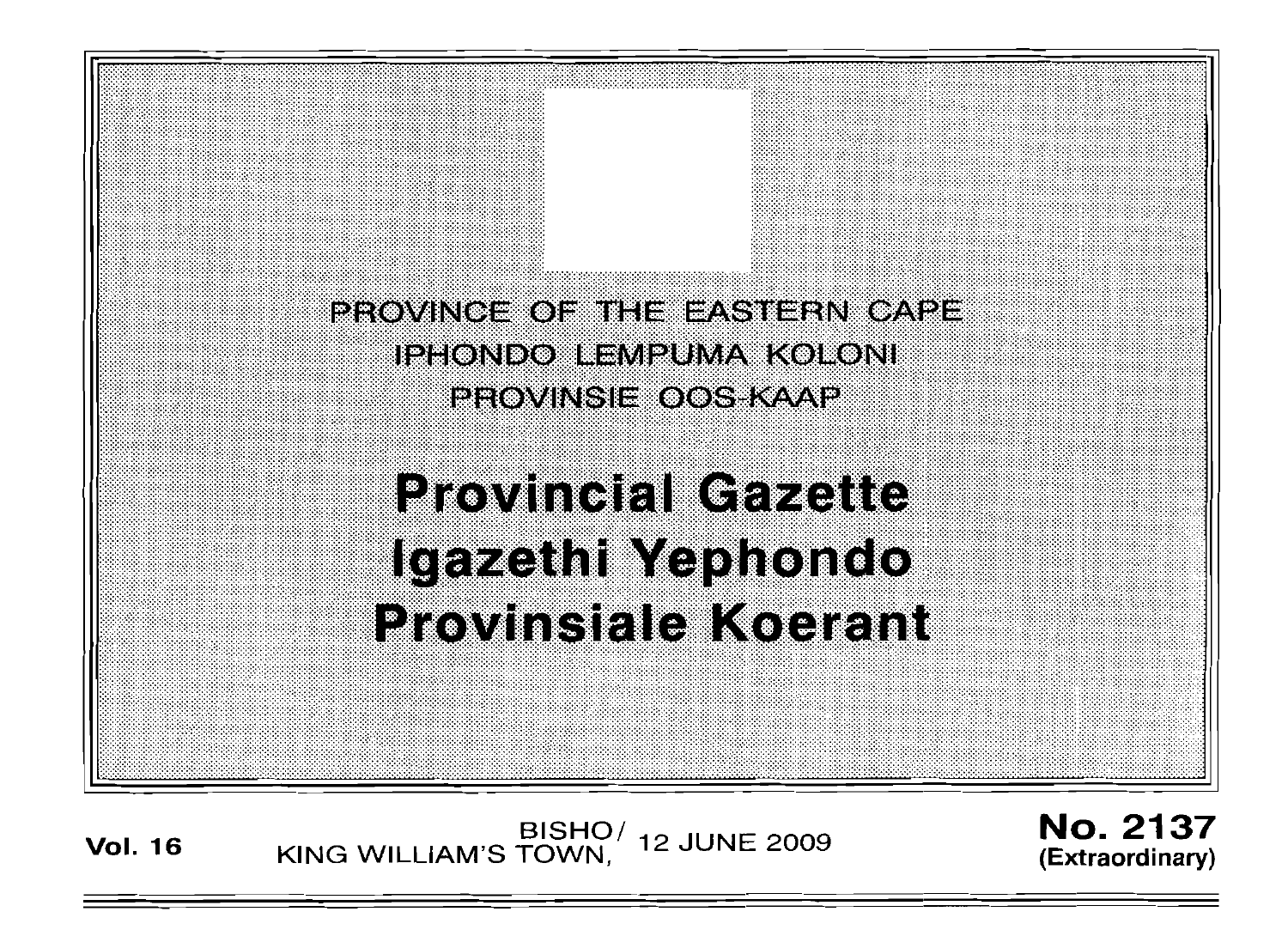# **CONTENTS • INHOUD**

| No. |                        | Page<br>No. | Gazette<br>No. |
|-----|------------------------|-------------|----------------|
|     | <b>GENERAL NOTICES</b> |             |                |
|     |                        |             | 2137           |
|     |                        |             | 2137           |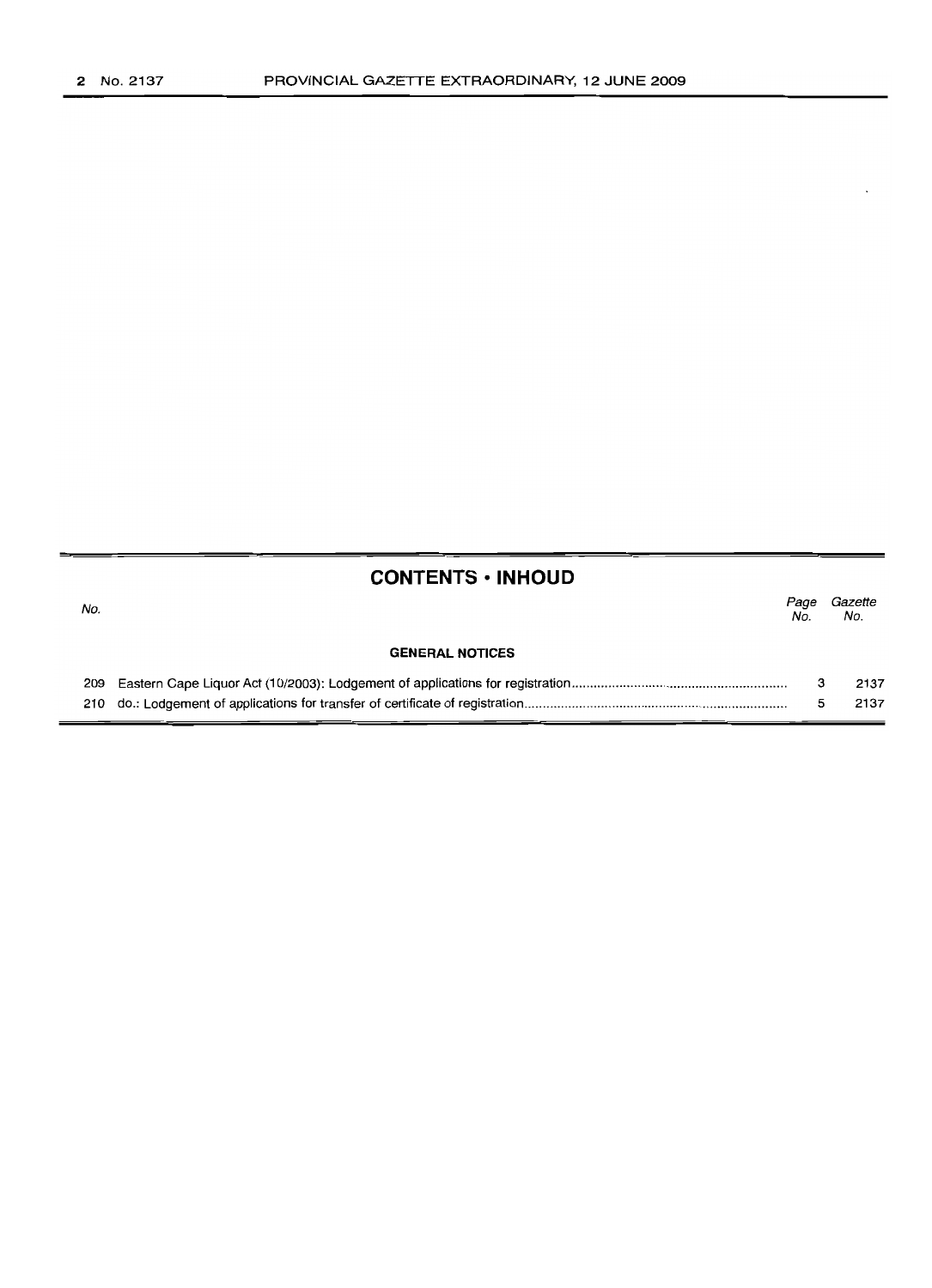#### NO.2137 3

# **GENERAL NOTICES**

#### **NOTICE 209 OF 2009**

## **EASTERN CAPE LIQUOR ACT, 2003 (Act No.1 0 of 2003) NOTICE OF LODGEMENT OF APPLICATIONS FOR REGISTRATION**

Notice is hereby given that the applications for registration, particulars of which appear in the Schedule hereunder, have been lodged with the Board.

Interested parties may, free of charge, inspect any application which appears in the Schedule hereunder and may within twenty one days of this notice, lodge with the Board written representations in support of, or written objections.

#### **THEMBI ZONO - GXOYIYA EASTERN CAPE LIQUOR BOARD 03 June 2009**

## **SCHEDULE**

|                                     | 1                | $\mathbf{2}$                          | 3                                   | 4                            | 5                                                                                             |
|-------------------------------------|------------------|---------------------------------------|-------------------------------------|------------------------------|-----------------------------------------------------------------------------------------------|
| <b>Application</b><br><b>Number</b> |                  | Name and<br>number of Ward            | Kind of registration<br>applied for | Kind of liquor<br>to be sold | Name under which business is<br>to be conducted and particulars<br>of the erf, street or farm |
| 1.                                  | ECP 16715        | Ward 15<br>Emalahieni<br>Municipality | Consumption on and<br>off premises  | All kinds                    | Sis' Thami's Tavern, Mhlanga A/A,<br>Chenkcele Section, Indwe                                 |
| $\overline{2}$ .                    | ECP 16716        | Ward 5 BCM                            | Consumption on and<br>off premises  | All kinds                    | Nyana's Place, 33 Tennyson Str,<br>Quigney, EL                                                |
| 3.                                  | <b>ECP 16717</b> | Ward 38 BCM                           | Consumption on and<br>off premises  | All kinds                    | Unathi's Place, 8671 Sweetwaters,<br>King Williams Town                                       |
| 4.                                  | <b>ECP 16718</b> | Ward 4 Great Kie<br>Municipality      | Consumption on and<br>off premises  | All kinds                    | Pumlani's Tavern, 2596 Siviwe<br>Loc, Mandela Main Rd, Komga                                  |
| 5.                                  | <b>ECP 16719</b> | Ward 2 Ngqushwa<br>Municipality       | Consumption on and<br>off premises  | All kinds                    | Gqashaza's Tavern, Masele Loc,<br>King Williams Town                                          |
| 6.                                  | ECP 16720        | Ward 3 BCM                            | Consumption on<br>premises          | All kinds                    | Hudson Park High Supporters<br>Club, 103 Deveroux Avenue, EL                                  |
| $\overline{7}$ .                    | ECP 16721        | Ward 32 BCM                           | Consumption on and<br>off premises  | All kinds                    | Msakazo Tavern, Ncera Village 7,<br>Kidds Beach, EL                                           |
| 8.                                  | ECP 16722        | Ward 15 BCM                           | Consumption on and<br>off premises  | All kinds                    | Mamiya's Tavern, 2237 N.U.1,<br>Mdantsane                                                     |
| 9.                                  | ECP 16723        | Ward 6 Port St<br>Johns Municipality  | Consumption on<br>premises          | All kinds                    | Fish Eagle Restaurant, Erf 909,<br>Main Str. Port St Johns                                    |
| 10.                                 | ECP 16724        | Ward 6 Ngqushwa<br>Municipality       | Consumption on and<br>off premises  | All kinds                    | Thembeka's Tavern, Lover's Twist<br>Loc, Peddie                                               |
| 11.                                 | ECP 16725        | Ward 8 Makana<br>Municipality         | Consumption on and<br>off premises  | All kinds                    | Andrew's Shebeen, 37 B Str,<br>Grahamstown                                                    |
| 12.                                 | ECP 16726        | Ward 09<br>Nyandeni<br>Municipality   | Consumption on and<br>off premises  | All kinds                    | Langeni Tavern, Mafusini Location<br>Rainy A/A Libode.                                        |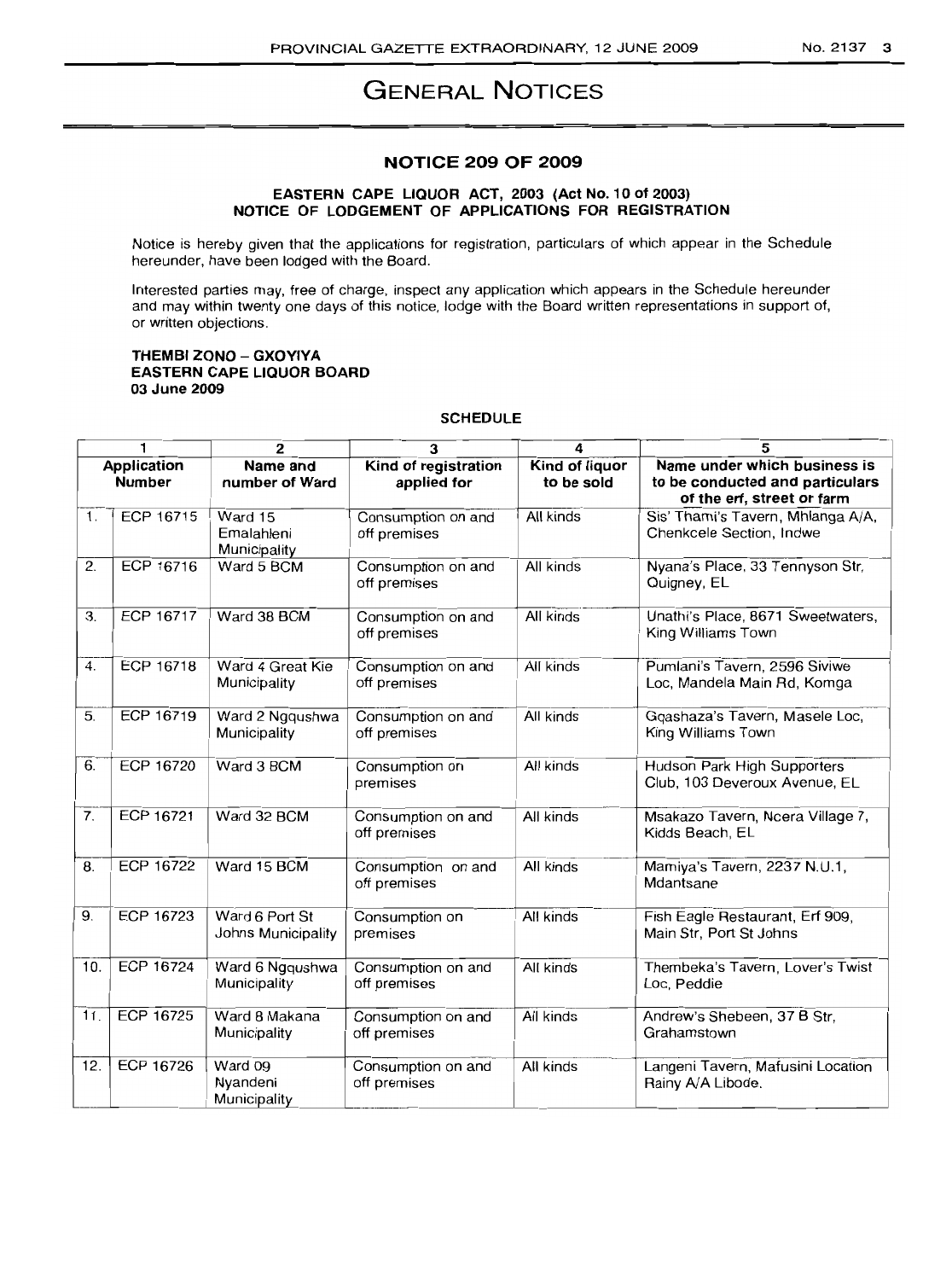| 13. | ECP 16727 | Ward 05 KSD<br>Municipality                           | Consumption on and<br>off premises    | All kinds | Nenga Tavern, Nenga A/A<br>Mganduli.                                   |
|-----|-----------|-------------------------------------------------------|---------------------------------------|-----------|------------------------------------------------------------------------|
| 14. | ECP 16728 | Ward 13 KSD<br>Municipality                           | Consumption on and<br>off Consumption | All Kinds | Gwegwe Tavern, Centule Location<br>Bityi A/A Mthatha                   |
| 15. | ECP 16729 | Ward 7 Sundays<br><b>River Valley</b><br>Municipality | Consumption on<br>premises            | All kinds | Addo Training Institution Canteen,<br>Slagboom Farm 7, Addo            |
| 16. | ECP 16730 | Ward 52 NMMM                                          | Consumption off<br>premises           | All kinds | Manor Heights Café, 25 Jansen<br>Weg, Despatch                         |
| 17. | ECP 16731 | Ward 2 Elundini<br>Municipality                       | Consumption off<br>premises           | All kinds | Tops @ Ugie, Erf 426 & 427,<br>Corner of Main & Smith Streets.<br>Ugie |
| 18. | ECP 16732 | Ward 1 Mzimyubu<br>Municipality                       | Consumption on and<br>off premises    | All kinds | Emazizini Tavern, Brooksnek A/A,<br>Mt Ayliff                          |
| 19. | ECP 16733 | Ward 14 Matatiele<br>Municipality                     | Consumption on and<br>off premises    | All kinds | Nthatuna Tavern, Thaba chichi<br>A/A, Nice Field, Maluti               |
| 20. | ECP 16734 | Ward 14 Matatiele<br>Municipality                     | Consumption on and<br>off premises    | All kinds | Tshepong Tavern, Nice Field Loc,<br>Thaba Chicha A/A, Matatiele        |

 $\mathcal{A}^{\pm}$ 

 $\bullet$ 

 $\Box$ 

 $\mathbf{v}$